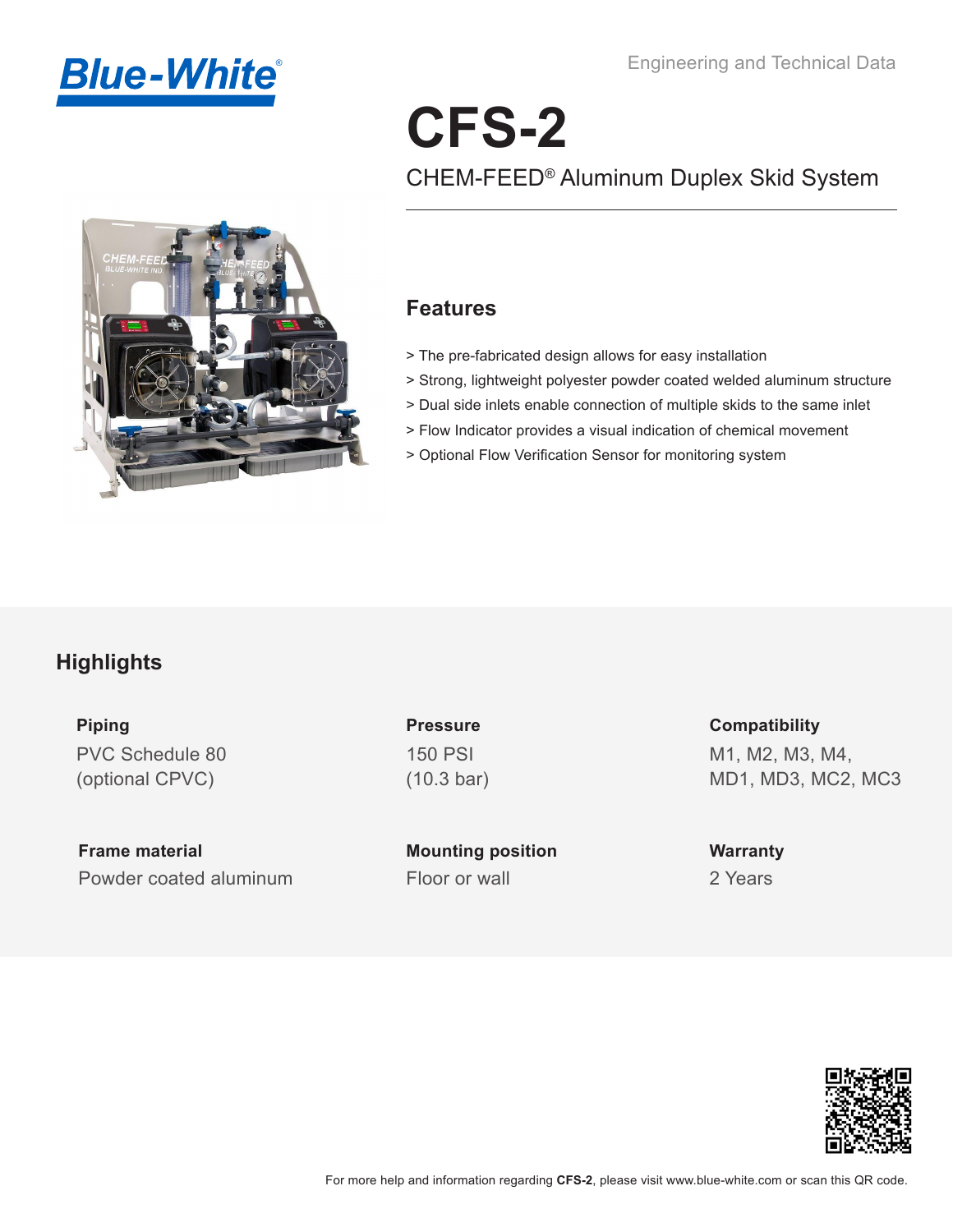# **Engineering Specifications** CFS-2

| <b>Skid</b>                            | Chemically resistant polyester powder coated 6061 T6 aluminum                                                                                                                                                                                                          |  |  |
|----------------------------------------|------------------------------------------------------------------------------------------------------------------------------------------------------------------------------------------------------------------------------------------------------------------------|--|--|
|                                        | Welded joint construction                                                                                                                                                                                                                                              |  |  |
|                                        | FLEXFLO <sup>®</sup> M1, M2, M3 or M4 peristaltic pumps                                                                                                                                                                                                                |  |  |
| Pump (sold separately)                 | CHEM-FEED® CD1, C2, C3, or CD3 diaphragm pumps                                                                                                                                                                                                                         |  |  |
| <b>Piping</b>                          | PVC Schedule 80 (optional CPVC)                                                                                                                                                                                                                                        |  |  |
| Tubing (T)                             | Reinforced braided PVC, 200 Psi max, meets NSF std. 51. The pump inlet<br>and outlet flexible tubing connections are terminated to half unions and<br>secured to the barbed fitting with stainless steel clamps. The calibration<br>cylinder fill                      |  |  |
| <b>Tubing Clamps</b>                   | 300 series SS band, 400 series SS screw                                                                                                                                                                                                                                |  |  |
| Unions (U)                             | PVC body, schedule 80, FKM seals                                                                                                                                                                                                                                       |  |  |
| <b>Ball Valves (V)</b>                 | Vented type ball, True unions, PVC body, PTFE shaft bearings and seats,<br><b>FKM</b> seals                                                                                                                                                                            |  |  |
| <b>Pressure Relief Valve (PRV)</b>     | PVC body, PTFE primary diaphragm seal. Non-wetted components: FKM<br>secondary seal, zinc plated steel spring, stainless steel external hardware,<br>HDPE pressure adjusting screw and locknut. Infinite adjustment from 5-100 psi.<br>Maximum inlet pressure 150 psi. |  |  |
| <b>Calibration Cylinder (CC)</b>       | PVC body, PVC end caps, 1/4" ID tubing outlet vent.<br>Available volumes: 1.6 GPH (100ml), 4 GPH (250ml), 8 GPH (500ml),<br>16 GPH (1000ml), 32 GPH (2000ml).                                                                                                          |  |  |
| <b>Pulsation Dampener (PD)</b>         | CPVC body, 10 cubic inch volume, FKM bladder (optional EPDM bladder)                                                                                                                                                                                                   |  |  |
| Gauge W/Guard (G)                      | Gauge: liquid filled stainless steel with blowout plug, bottom mount, 1/4"<br>NPT threads. Available pressure ranges: 0-30 psi, 0-100, psi, 0-200 psi.<br>Guard: PVC body, FKM diaphragm seal, temperature compensated oil filled.                                     |  |  |
| Check Valve (CV)                       | PVC body, FKM diaphragm (optional EPDM). Cracking pressure: 1.0-1.5 psi.<br>Maximum working pressure: inlet = 150 psi, back = 100 psi.                                                                                                                                 |  |  |
| Flow Indicator (F)                     | Machined cast acrylic, PVC connections, ceramic ball, polypropylene ball stop,<br>PVC half unions, FKM seals (optional EPDM)                                                                                                                                           |  |  |
| Y Strainer (S)                         | PVC body, FKM seals (optional EPDM)                                                                                                                                                                                                                                    |  |  |
| <b>MS6A Chemical Flow Meter (FVS)</b>  | PVDF & PEEK body, PVC socket weld connections, FKM seals<br>(optional EPDM). Available working flow ranges:<br>10-5,000 ml/min (0.158 - 79.2 GPH)<br>100-10,000 ml/min (1.58 - 158.0 GPH)                                                                              |  |  |
| <b>Universal Mounting Blocks</b>       | <b>PA12</b>                                                                                                                                                                                                                                                            |  |  |
| <b>Pump Extended Mounting Brackets</b> | 316 Stainless Steel                                                                                                                                                                                                                                                    |  |  |
| <b>Skid Mounting Foot Pads</b>         | 316 Stainless Steel                                                                                                                                                                                                                                                    |  |  |
| <b>Mounting Hardware</b>               | 18-8 Stainless Steel                                                                                                                                                                                                                                                   |  |  |
| <b>Drip Tray</b>                       | Polypropylene, 16" x 21" x 3" - 8 gallons (30.3 L) total containment                                                                                                                                                                                                   |  |  |
| <b>Maximum Working Pressure</b>        | 150 psig (10.3 bar)                                                                                                                                                                                                                                                    |  |  |
| <b>Operating Temperature</b>           | 14 °F to 115 °F (-10 °C to 46 °C)                                                                                                                                                                                                                                      |  |  |
| <b>Approximate Shipping Weight</b>     | 70 lb. (31.8 Kg)                                                                                                                                                                                                                                                       |  |  |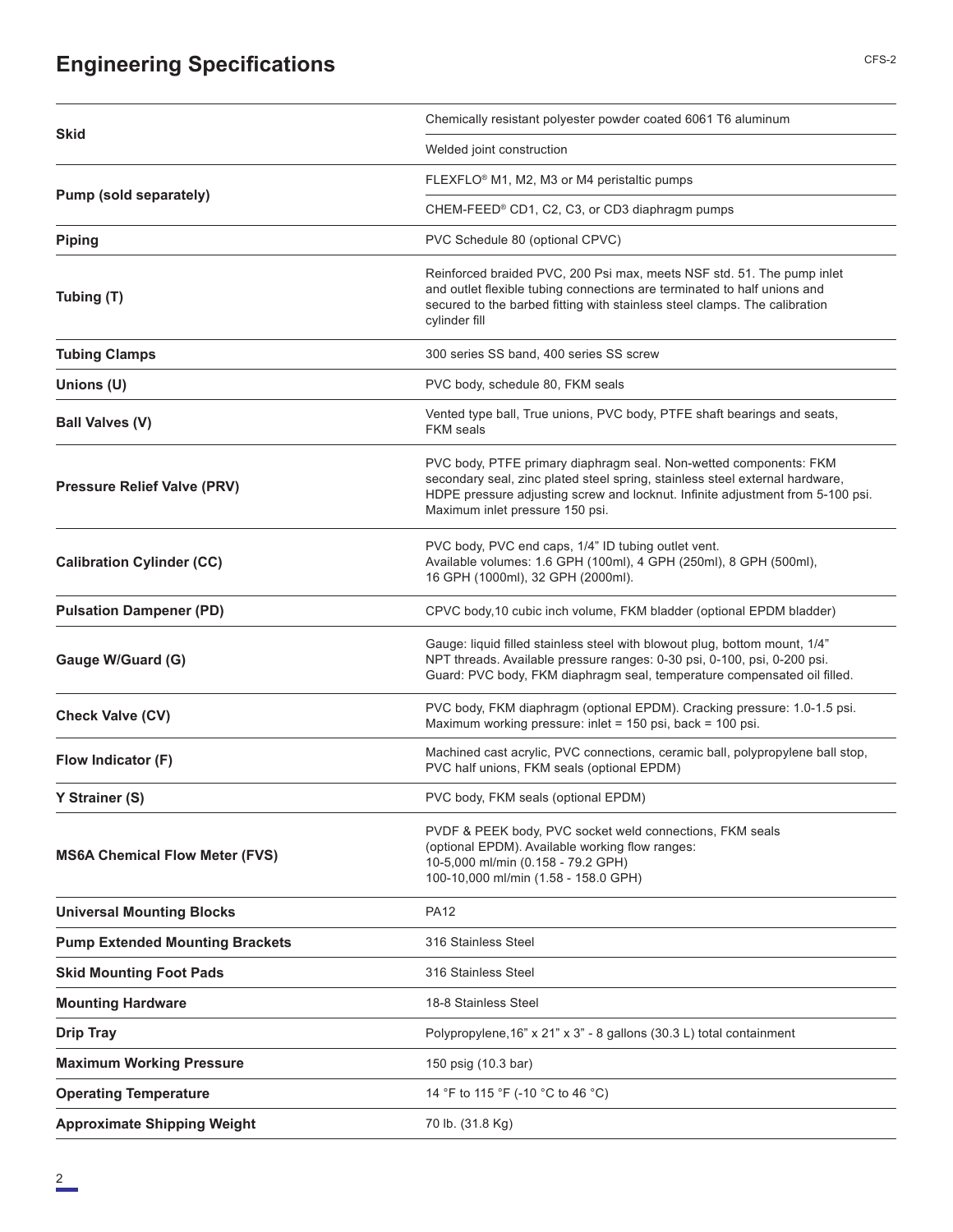# **Piping and Instrumentation Diagrams**



# **Dimensions**





| Dim | Inch   | cm     | Dim | Inch   | cm    |
|-----|--------|--------|-----|--------|-------|
| A   | 36.25" | 92.10  | F.  | 22.75" | 57.80 |
| в   | 39.75" | 101.00 | F.  | 24.00" | 61.00 |
| C.  | 30.75  | 78.10  | G   | 6.00"  | 15.20 |
| D   | 35.00" | 88.90  | н   | 2.50"  | 6.40  |